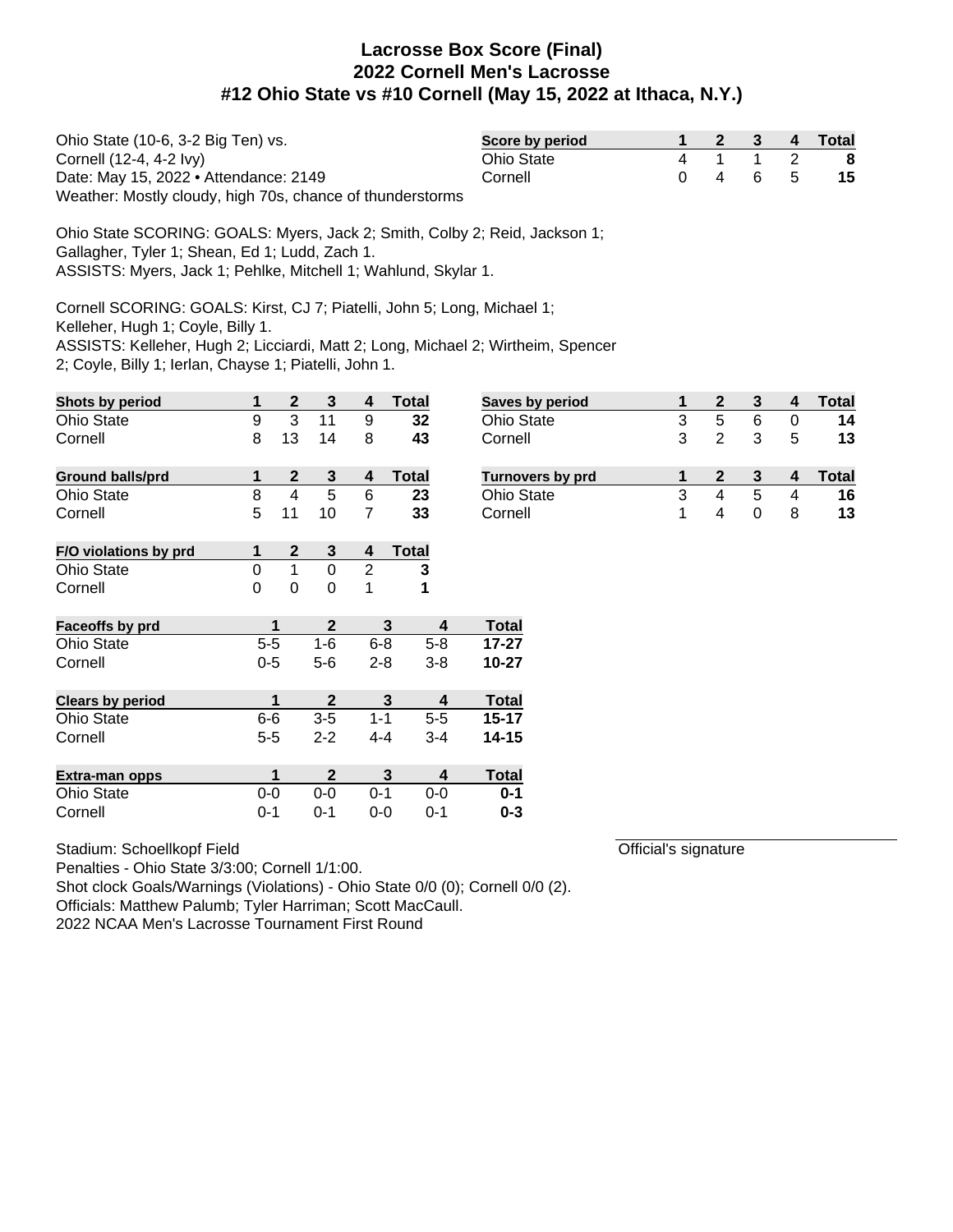|              | <b>Cornell</b> |                    |                          |                              |                          |                          |                          |                          |                          |                              |                              |                          |
|--------------|----------------|--------------------|--------------------------|------------------------------|--------------------------|--------------------------|--------------------------|--------------------------|--------------------------|------------------------------|------------------------------|--------------------------|
| Pos          | ##             | <b>Player</b>      | G                        | A                            | Pts                      |                          | Sh SOG GB                |                          | Face                     | TO                           | <b>CT</b>                    | Pens                     |
| a            | 1              | Long, Michael      | 1                        | $\overline{2}$               | 3                        | 5                        | 4                        | $\overline{\phantom{a}}$ |                          | $\overline{2}$               | $\overline{\phantom{a}}$     |                          |
| a            | 15             | Kirst, CJ          | $\overline{7}$           | $\frac{1}{2}$                | $\overline{7}$           | 12                       | 8                        | $\overline{4}$           | $\overline{a}$           | 1                            | $\mathbf{1}$                 | $\overline{a}$           |
| a            | 41             | Piatelli, John     | 5                        | 1                            | 6                        | 10                       | 9                        | 4                        | ÷                        |                              |                              | $\blacksquare$           |
| m            | 11             | Coyle, Billy       | 1                        | $\overline{1}$               | $\overline{2}$           | 5                        | 3                        | $\overline{1}$           | $\blacksquare$           | 1                            | $\frac{1}{2}$                | ÷,                       |
| m            | 13             | Licciardi, Matt    | $\blacksquare$           | $\overline{2}$               | $\overline{2}$           | $\mathbf{1}$             | $\overline{a}$           | 3                        | ä,                       | $\overline{\phantom{a}}$     | ٠                            | ÷                        |
| m            | 27             | Kelleher, Hugh     | 1                        | $\overline{2}$               | 3                        | $\overline{\mathbf{4}}$  | $\overline{2}$           | $\overline{2}$           | $\overline{a}$           | $\overline{\phantom{0}}$     | $\qquad \qquad \blacksquare$ | $\overline{\phantom{a}}$ |
| d            | 14             | Follows, Jack      | ÷,                       | $\overline{a}$               | ÷,                       | 1                        | $\overline{a}$           | 3                        | L.                       | ÷,                           | $\overline{c}$               | ÷,                       |
| $\mathsf{d}$ | 19             | Doria, Dom         | $\overline{\phantom{0}}$ | $\overline{a}$               | $\overline{\phantom{0}}$ | $\overline{a}$           | $\overline{\phantom{a}}$ | $\overline{1}$           | $\overline{\phantom{a}}$ | $\overline{\phantom{0}}$     | $\overline{1}$               | $\overline{\phantom{0}}$ |
| d            | 77             | Adler, Gavin       | ä,                       | ä,                           | ÷,                       | 1                        | $\overline{a}$           | 5                        | $\overline{a}$           | ÷,                           | 3                            | ÷,                       |
| gk           | 22             | Ierlan, Chayse     | -                        | $\overline{1}$               | 1                        | $\overline{a}$           | $\overline{\phantom{m}}$ | $\overline{\phantom{0}}$ | -                        | -                            | $\overline{\phantom{0}}$     |                          |
|              |                | -- Substitutes --  |                          |                              |                          |                          |                          |                          |                          |                              |                              |                          |
|              | 3              | Psyllos, Marc      | -                        | $\overline{\phantom{m}}$     | -                        | $\overline{\phantom{0}}$ | $\overline{\phantom{a}}$ | $\overline{\phantom{m}}$ | $0 - 3$                  | $\overline{\phantom{m}}$     | -                            |                          |
|              | 5              | Bozzi, Michael     | ÷                        | ÷,                           | ÷,                       | ÷,                       | ä,                       | ÷,                       |                          | ÷,                           |                              |                          |
|              | $\overline{7}$ | Davis, Christopher | -                        | $\overline{\phantom{0}}$     | $\overline{\phantom{0}}$ | $\overline{\phantom{0}}$ | $\overline{\phantom{a}}$ | $\overline{\phantom{a}}$ | $\overline{\phantom{a}}$ | $\qquad \qquad \blacksquare$ | $\overline{\phantom{0}}$     |                          |
|              | 8              | Graham, Tim        | ٠                        | ä,                           | ÷                        | ۳                        | $\overline{\phantom{a}}$ | 1                        | ÷,                       | 1                            | ٠                            |                          |
|              | 12             | Rothstein, Mitch   | -                        | Ĭ.                           |                          |                          |                          | $\overline{\phantom{0}}$ | $0 - 1$                  | $\overline{\phantom{0}}$     | $\overline{\phantom{0}}$     |                          |
|              | 17             | Bardwell, Harrison | ۰                        | ÷,                           | ۰                        | ÷,                       | $\blacksquare$           | ÷,                       |                          | ÷,                           | 1                            |                          |
|              | 18             | Sheehan, Ryan      | $\blacksquare$           | $\overline{\phantom{0}}$     | -                        | $\overline{a}$           | $\overline{\phantom{a}}$ | $\mathbf{1}$             | $\overline{a}$           | $\overline{\phantom{0}}$     | $\overline{\phantom{0}}$     | $\overline{a}$           |
|              | 24             | Parker, Jack       | ä,                       | ÷,                           | ÷,                       | ÷,                       | $\blacksquare$           | ä,                       |                          | ä,                           | $\overline{a}$               |                          |
|              | 26             | Piatelli, Brian    | -                        | $\overline{\phantom{a}}$     | ٠                        | $\overline{\phantom{0}}$ | $\overline{\phantom{a}}$ | $\overline{a}$           |                          | 1                            | $\overline{\phantom{0}}$     |                          |
|              | 28             | Petrakis, Angelo   | ۰                        | ٠                            | ۰                        | ٠                        | $\overline{a}$           | 5                        | $10 - 23$                |                              | -                            |                          |
|              | 29             | Holmes, Alex       | -                        | $\qquad \qquad \blacksquare$ | $\overline{\phantom{0}}$ | 3                        | $\overline{2}$           | $\frac{1}{2}$            |                          | $\overline{\phantom{0}}$     | $\overline{\phantom{0}}$     |                          |
|              | 30             | Ciniglio, Frank    | $\overline{\phantom{a}}$ | ä,                           | $\overline{a}$           | $\overline{a}$           | $\overline{a}$           | $\mathbf 1$              | $\overline{a}$           | $\overline{\phantom{a}}$     | ÷,                           | L,                       |
|              | 31             | Wirtheim, Spencer  | $\overline{\phantom{a}}$ | $\overline{2}$               | $\overline{2}$           | 1                        | 1                        | $\overline{a}$           | $\overline{a}$           | $\overline{a}$               | $\overline{a}$               |                          |
|              | 36             | Smith, Kyle        | $\overline{\phantom{a}}$ | $\overline{a}$               | ÷,                       | ÷,                       | $\blacksquare$           | 1                        | $\overline{\phantom{0}}$ | ۰                            | -                            |                          |
|              | 40             | Caddigan, Danny    | -                        | $\overline{\phantom{0}}$     | ÷                        |                          | $\blacksquare$           | $\overline{a}$           |                          |                              |                              |                          |
|              | 42             | Dalton, Andrew     | ۰                        | ÷,                           | ÷                        | ÷,                       | $\overline{\phantom{a}}$ | 1                        |                          | ÷                            | ÷,                           |                          |
|              | 43             | Singer, Jayson     | Ĭ.                       |                              |                          |                          | $\overline{\phantom{0}}$ | $\overline{a}$           | L,                       | $\overline{\phantom{0}}$     | $\overline{\phantom{0}}$     | $1 - 1:00$               |
|              | 45             | Follows, Henry     | $\blacksquare$           | ä,                           | L,                       | ä,                       | ä,                       | ä,                       |                          | ÷,                           | ÷,                           |                          |
|              | 46             | Bartolotto III, J. |                          |                              |                          |                          |                          |                          |                          | $\overline{c}$               | $\overline{\phantom{0}}$     |                          |
|              |                | <b>Totals</b>      | 15                       | 11                           | 26                       | 43                       | 29                       | 33                       | $10 - 27$                | 13                           | 8                            | $1 - 1:00$               |
|              |                |                    |                          |                              |                          |                          |                          |                          |                          |                              |                              |                          |
| ##           |                | <b>Goalkeepers</b> | <b>Minutes</b>           | GA                           |                          | W/L                      |                          | 1                        | $\mathbf 2$              | 3                            | 4                            | <b>Saves</b>             |
| 22           |                | Ierlan, Chayse     | 60:00                    |                              | 8                        | W                        |                          | 3                        | $\overline{2}$           | 3                            | 5                            | 13                       |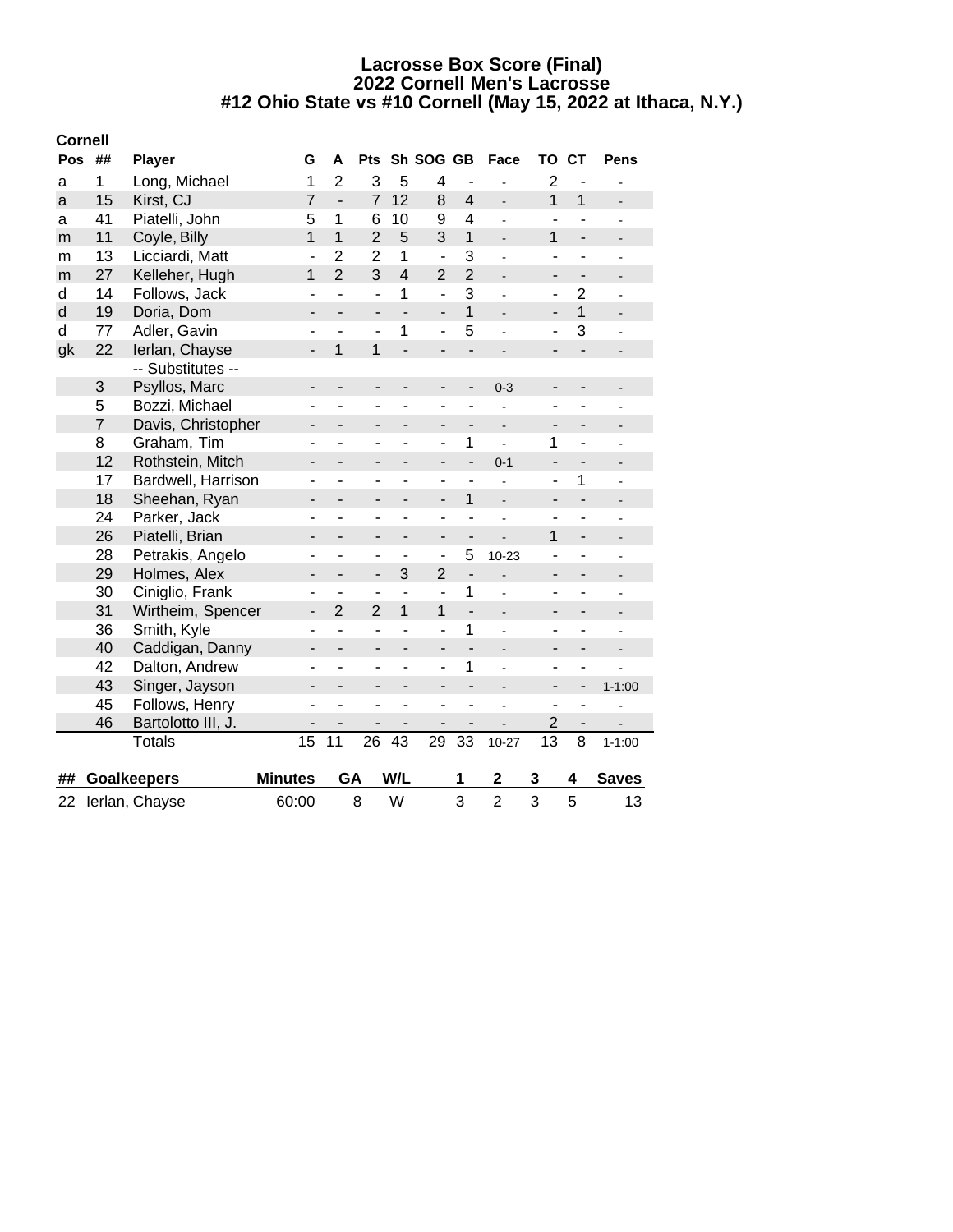|  |  | <b>Ohio State</b> |
|--|--|-------------------|
|--|--|-------------------|

| Pos | ##             | <b>Player</b>      | G                            | Α                        | <b>Pts</b>               |                          | Sh SOG GB                |                          | Face                         | TO                       | <b>CT</b>                | <b>Pens</b>              |
|-----|----------------|--------------------|------------------------------|--------------------------|--------------------------|--------------------------|--------------------------|--------------------------|------------------------------|--------------------------|--------------------------|--------------------------|
| a   | $\overline{2}$ | Myers, Jack        | $\overline{2}$               | $\mathbf 1$              | 3                        | $\overline{4}$           | 3                        |                          |                              | $\overline{2}$           | ÷,                       |                          |
| a   | 4              | Smith, Colby       | $\overline{2}$               | $\overline{a}$           | $\overline{2}$           | 11                       | 8                        | $\mathbf{1}$             | $\overline{\phantom{a}}$     | $\mathbf{1}$             | $\overline{\phantom{0}}$ | $1 - 0:30$               |
| a   | 6              | White, Scott       |                              | ÷,                       | ÷                        |                          | ÷,                       |                          | ÷                            | 1                        | $\overline{a}$           |                          |
| a   | 16             | Knox, Jason        | -                            |                          | $\overline{\phantom{a}}$ | $\overline{2}$           | $\overline{2}$           | $\overline{\phantom{0}}$ |                              | $\overline{2}$           | $\overline{\phantom{a}}$ |                          |
| m   | 22             | Wiseman, Johnny    | ۰                            |                          | ٠                        | $\overline{2}$           | 1                        | ÷,                       | ä,                           | ÷                        |                          |                          |
| a   | 29             | Reid, Jackson      | 1                            | $\overline{a}$           | 1                        | $\overline{\mathbf{4}}$  | $\overline{2}$           | $\overline{a}$           | $\blacksquare$               | $\overline{a}$           | $\overline{\phantom{0}}$ |                          |
| d   | 42             | Gallagher, Tyler   | 1                            | $\overline{\phantom{a}}$ | 1                        | $\overline{2}$           | $\overline{2}$           | $\overline{c}$           | ÷                            | ÷                        | 1                        | $1 - 0:30$               |
| d   | 44             | Van Buren, Bobby   | -                            |                          | $\overline{a}$           |                          | $\overline{a}$           | $\overline{a}$           | $\overline{\phantom{0}}$     | $\overline{a}$           | $\overline{a}$           | $1 - 2:00$               |
| d   | 52             | Snyder, Jacob      | ٠                            | ÷,                       | $\overline{\phantom{a}}$ | ÷,                       | ٠                        | $\overline{a}$           | $\blacksquare$               | 1                        | $\overline{a}$           | $\blacksquare$           |
| gk  | $\mathbf{1}$   | Wahlund, Skylar    | $\overline{\phantom{0}}$     | 1                        | 1                        | $\frac{1}{2}$            | $\overline{\phantom{0}}$ | $\overline{2}$           |                              | $\overline{a}$           | $\mathbf{1}$             | $\blacksquare$           |
|     |                | -- Substitutes --  |                              |                          |                          |                          |                          |                          |                              |                          |                          |                          |
|     | 3              | Allen, Ari         | $\overline{a}$               |                          | $\overline{a}$           |                          | $\overline{a}$           | $\overline{a}$           |                              | $\mathbf{1}$             | $\overline{a}$           |                          |
|     | 5              | Sandburg, Mitchell | ۰                            | ÷,                       | ÷,                       | 1                        | ÷,                       | ۰                        |                              | $\overline{a}$           |                          |                          |
|     | 8              | Cmiel, Connor      | $\overline{\phantom{a}}$     | $\overline{\phantom{0}}$ | $\overline{\phantom{a}}$ | $\overline{a}$           | $\overline{\phantom{a}}$ | -                        | -                            | $\overline{a}$           | $\mathbf{1}$             |                          |
|     | 10             | Shean, Ed          | 1                            | ÷,                       | 1                        | 1                        | 1                        | -                        | $\blacksquare$               | $\overline{2}$           | ÷,                       | $\blacksquare$           |
|     | 11             | Zupicich, Stephen  | $\qquad \qquad \blacksquare$ | $\overline{\phantom{0}}$ |                          | $\overline{\phantom{0}}$ |                          | -                        | L,                           | -                        | -                        |                          |
|     | 15             | Raney, Carson      | L,                           | ä,                       | $\overline{a}$           | L,                       | L                        | L,                       |                              |                          |                          |                          |
|     | 17             | Ludd, Zach         | $\mathbf{1}$                 | $\overline{a}$           | 1                        | 1                        | $\overline{1}$           | $\overline{a}$           |                              |                          |                          |                          |
|     | 20             | Blanchard, Drew    | ۰                            | ۰                        | ÷                        |                          | $\overline{\phantom{a}}$ | $\overline{2}$           | $2 - 2$                      |                          |                          |                          |
|     | 23             | Bowen, Dante       | -                            |                          | -                        | -                        | $\overline{a}$           | $\overline{1}$           |                              |                          | -                        |                          |
|     | 24             | Mitchell, Connor   | ۰                            | $\blacksquare$           | ٠                        | $\blacksquare$           | ä,                       | $\overline{a}$           | ÷,                           | 1                        | $\blacksquare$           |                          |
|     | 25             | Pehlke, Mitchell   | $\overline{\phantom{0}}$     | 1                        | 1                        | $\overline{a}$           | $\overline{a}$           | $\overline{a}$           | $\overline{a}$               | $\mathbf{1}$             | $\overline{a}$           | $\overline{\phantom{a}}$ |
|     | 30             | Inacio, Justin     |                              |                          | $\overline{a}$           | 3                        | $\overline{a}$           | 12                       | $15 - 25$                    | $\overline{2}$           | -                        |                          |
|     | 33             | Hendricks, TJ      | $\overline{\phantom{0}}$     |                          | $\overline{a}$           | $\overline{1}$           | $\overline{1}$           | $\overline{\phantom{a}}$ | L.                           | $\overline{\phantom{a}}$ | -                        |                          |
|     | 38             | Langermeier, Greg  |                              |                          | ۰                        |                          |                          | 3                        |                              | 1                        | 1                        |                          |
|     | 40             | Hilleary, Carter   | -                            | $\overline{\phantom{0}}$ | $\overline{\phantom{0}}$ | $\overline{\phantom{0}}$ | -                        |                          | $\qquad \qquad \blacksquare$ | -                        | -                        |                          |
|     | 43             | Walsh, George      | ۰                            | ÷,                       | ÷                        | ä,                       | ÷                        | ÷,                       | ÷,                           | ÷,                       | ÷,                       | ä,                       |
|     | 46             | Mendoza, Noah      | $\overline{a}$               | $\overline{\phantom{0}}$ |                          |                          |                          | -                        | L.                           | -                        | $\mathbf{1}$             |                          |
|     | 50             | Riss, Evan         |                              |                          |                          |                          |                          |                          |                              |                          | -                        |                          |
|     |                | <b>Totals</b>      | 8                            | $\overline{3}$           | 11                       | 32                       | 21                       | 23                       | $17 - 27$                    | 16                       | 5                        | $3 - 3:00$               |
|     |                |                    |                              | GA                       |                          |                          |                          |                          |                              |                          |                          |                          |
| ##  |                | <b>Goalkeepers</b> | <b>Minutes</b>               |                          |                          | W/L                      |                          | 1                        | 2                            | 3                        | 4                        | <b>Saves</b>             |
| 1   |                | Wahlund, Skylar    | 60:00                        |                          | 15                       | L                        |                          | 3                        | 5                            | $6\phantom{1}6$          | $\overline{0}$           | 14                       |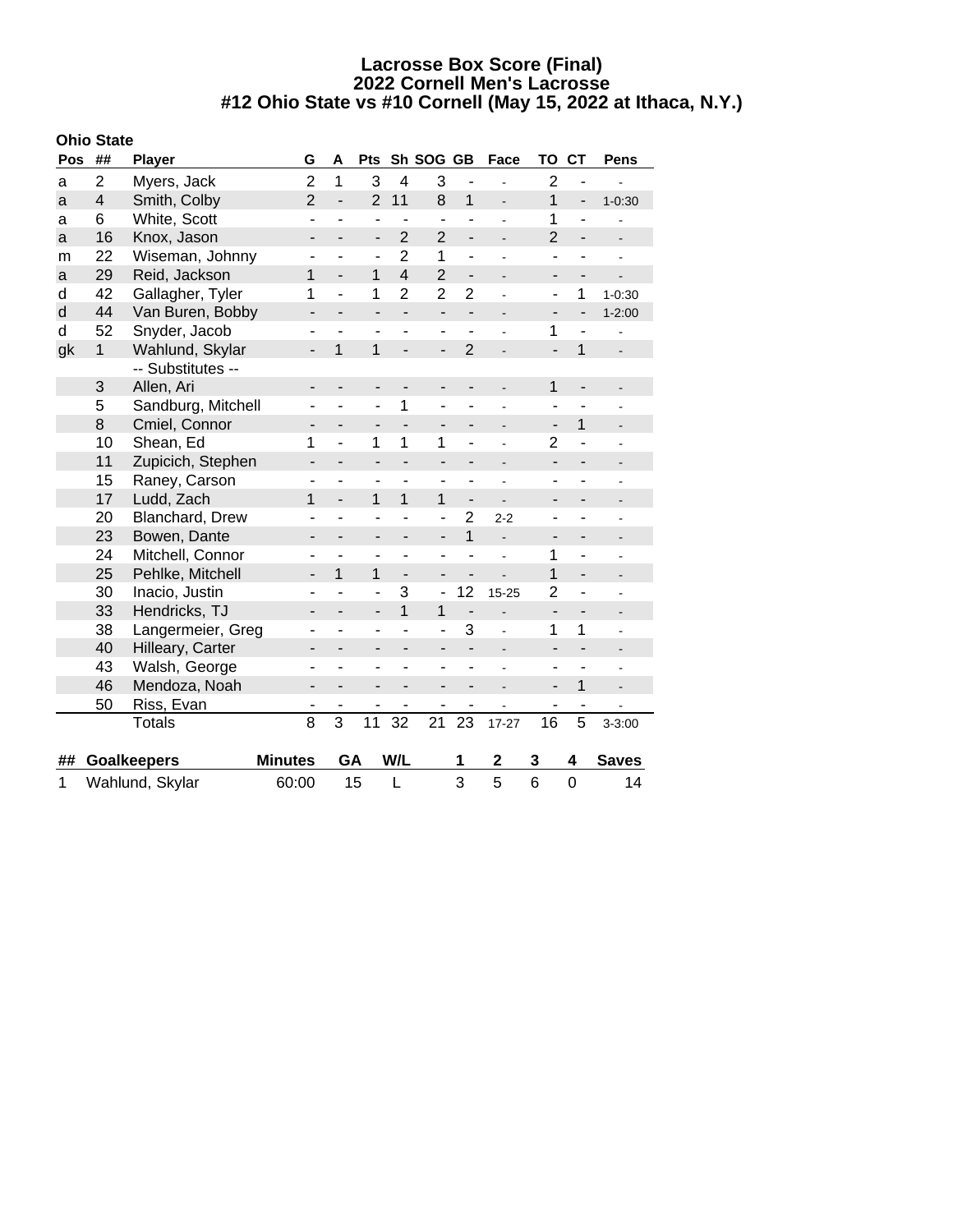|     |         | <b>Scoring Summary:</b> |            |      |                      |                        |          |
|-----|---------|-------------------------|------------|------|----------------------|------------------------|----------|
|     | No. Prd | Time                    | Team       | Type | <b>Goal Scorer</b>   | Assist                 | Home-Vis |
| 1.  | 1st     | 8:27                    | OSU        | Even | Smith, Colby (40)    | Unassisted             | $0 - 1$  |
| 2.  |         | 5:51                    | OSU        | Even | Reid, Jackson (37)   | Unassisted             | $0 - 2$  |
| 3.  |         | 4:48                    | OSU        | Even | Smith, Colby (41)    | Pehlke, Mitchell (6)   | $0 - 3$  |
| 4.  |         | 3:42                    | OSU        | Even | Gallagher, Tyler (1) | Wahlund, Skylar (1)    | $0 - 4$  |
| 5.  | 2nd     | 11:46                   | <b>COR</b> | Even | Kirst, CJ (43)       | Long, Michael (28)     | $1 - 4$  |
| 6.  |         | 11:00                   | <b>COR</b> | Even | Kirst, CJ (44)       | Unassisted             | $2 - 4$  |
| 7.  |         | 6:26                    | OSU        | Even | Myers, Jack (37)     | Unassisted             | $2 - 5$  |
| 8.  |         | 4:40                    | <b>COR</b> | Even | Long, Michael (28)   | Wirtheim, Spencer (9)  | $3 - 5$  |
| 9.  |         | 3:38                    | <b>COR</b> | Even | Kelleher, Hugh (19)  | Unassisted             | $4 - 5$  |
| 10. | 3rd     | 14:05                   | <b>COR</b> | Even | Kirst, CJ (45)       | Piatelli, John (15)    | $5-5$    |
| 11. |         | 13:02                   | <b>COR</b> | Even | Piatelli, John (54)  | Wirtheim, Spencer (10) | $6-5$    |
| 12. |         | 10:55                   | <b>COR</b> | Even | Kirst, CJ (46)       | Licciardi, Matt (9)    | $7 - 5$  |
| 13. |         | 9:03                    | <b>COR</b> | Even | Piatelli, John (55)  | Unassisted             | $8-5$    |
| 14. |         | 8:18                    | OSU        | Even | Ludd, Zach (1)       | Unassisted             | $8-6$    |
| 15. |         | 5:25                    | <b>COR</b> | Even | Kirst, CJ (47)       | Unassisted             | $9-6$    |
| 16. |         | 2:12                    | <b>COR</b> | Even | Kirst, CJ (48)       | Licciardi, Matt (10)   | $10-6$   |
| 17. | 4th     | 14:43                   | <b>COR</b> | Even | Coyle, Billy (24)    | Kelleher, Hugh (7)     | $11 - 6$ |
| 18. |         | 10:42                   | OSU        | Even | Shean, Ed (6)        | Myers, Jack (45)       | $11 - 7$ |
| 19. |         | 7:49                    | <b>COR</b> | Even | Kirst, CJ (49)       | Kelleher, Hugh (8)     | $12 - 7$ |
| 20. |         | 5:31                    | <b>COR</b> | Even | Piatelli, John (56)  | lerlan, Chayse (1)     | $13 - 7$ |
| 21. |         | 4:15                    | <b>COR</b> | Even | Piatelli, John (57)  | Coyle, Billy (13)      | $14 - 7$ |
| 22. |         | 2:51                    | <b>COR</b> | Even | Piatelli, John (58)  | Long, Michael (29)     | $15 - 7$ |
| 23. |         | 0:56                    | OSU        | Even | Myers, Jack (38)     | Unassisted             | $15 - 8$ |

# **Penalty Summary:**

| <b>Prd</b> |           | Time Team | <b>Plaver</b>       | Min | <b>Offense</b>                |
|------------|-----------|-----------|---------------------|-----|-------------------------------|
| 1st        | 02:13 OSU |           | 42-Gallagher, Tyler |     | 0:30 PP PUSHING               |
| 2nd        | 09:14 OSU |           | 44-Van Buren, Bobby |     | 2:00 PP UNNECESSARY ROUGHNESS |
| 3rd        | 12:21 COR |           | 43-Singer, Jayson   |     | 1:00 PP UNNECESSARY ROUGHNESS |
| 4th        | 07:13 OSU |           | 4-Smith, Colby      |     | 0:30 PP PUSHING               |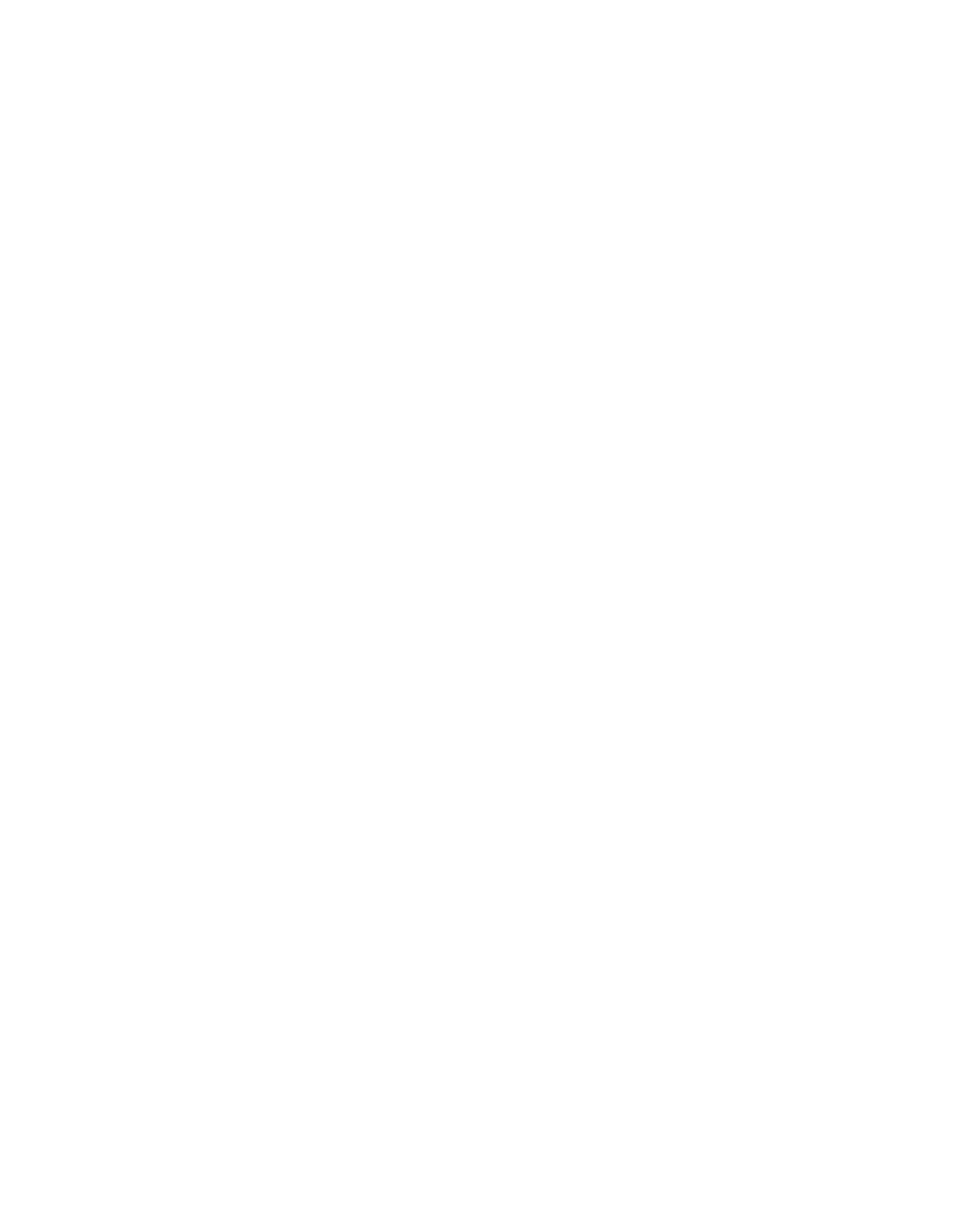# **Play-by-Play Summary (1st period) #12 Ohio State vs #10 Cornell (May 15, 2022 at Ithaca, N.Y.)**

#### **Ohio State Starters:**

| А  | 2  | Myers, Jack      |
|----|----|------------------|
| A  | 4  | Smith, Colby     |
| A  | 6  | White, Scott     |
| A  | 16 | Knox, Jason      |
| М  | 22 | Wiseman, Johnny  |
| A  | 29 | Reid, Jackson    |
| D  | 42 | Gallagher, Tyler |
| D  | 44 | Van Buren, Bobby |
| D  | 52 | Snyder, Jacob    |
| GK |    | Wahlund, Skylar  |
|    |    |                  |

### **Cornell Starters:**

| Α  |                 | Long, Michael   |
|----|-----------------|-----------------|
| A  | 15 <sup>1</sup> | Kirst, CJ       |
| Α  | 41              | Piatelli, John  |
| M  | 11              | Coyle, Billy    |
| M  | 13              | Licciardi, Matt |
| M  | 27              | Kelleher, Hugh  |
| D  | 14              | Follows, Jack   |
| D  | 19              | Doria, Dom      |
| D  | 77              | Adler, Gavin    |
| GK | 22              | Ierlan, Chayse  |
|    |                 |                 |

- 15:00 Wahlund, Skylar at goalie for OSU.
- 15:00 Ierlan, Chayse at goalie for COR.
- Lighting delay at 1:46 pm delays warmups, new start at 2:46 pm
- 15:00 Faceoff Inacio, Justin vs Petrakis, Angelo won by OSU, [15:00] Ground ball pickup by OSU Inacio, Justin.
- 14:19 Turnover by OSU White, Scott (caused by Follows, Jack).
- 14:14 Ground ball pickup by COR Follows, Jack.
- 14:11 Clear attempt by COR good.
- 13:31 Shot by COR Kirst, CJ WIDE.
- 13:08 Shot by COR Long, Michael, SAVE Wahlund, Skylar.
- 13:02 Clear attempt by OSU good.
- 12:21 Shot by OSU Reid, Jackson BLOCKED.
- 12:16 Ground ball pickup by COR Kelleher, Hugh.
- 12:11 Clear attempt by COR good.
- 11:43 Shot by COR Kelleher, Hugh WIDE.
- 10:54 Ground ball pickup by COR Kirst, CJ.
- 11:04 Shot clock violation by COR.
- 11:00 Clear attempt by OSU good.
- 10:26 Shot by OSU Knox, Jason, SAVE Ierlan, Chayse.
- 10:02 Shot by OSU Knox, Jason, SAVE Ierlan, Chayse.
- 09:49 Clear attempt by COR good.
- 09:20 Shot by COR Coyle, Billy, SAVE Wahlund, Skylar.
- 09:16 Ground ball pickup by OSU Langermeier, Greg.
- 09:09 Clear attempt by OSU good.
- 08:55 Ground ball pickup by OSU Gallagher, Tyler.
- 08:27 GOAL by OSU Smith, Colby (FIRST GOAL), goal number 40 for season.

# **OHIO STATE 1, CORNELL 0**

- 08:27 Faceoff Inacio, Justin vs Petrakis, Angelo won by OSU, [08:27] Ground ball pickup by OSU Inacio, Justin.
- 07:39 Turnover by OSU Myers, Jack (caused by Bardwell, Harrison).
- 07:36 Clear attempt by COR good.
- 06:46 Shot by COR Piatelli, John, SAVE Wahlund, Skylar.
- 06:39 Clear attempt by OSU good.
- 05:51 GOAL by OSU Reid, Jackson, goal number 37 for season.

# **OHIO STATE 2, CORNELL 0**

05:51 Media timeout.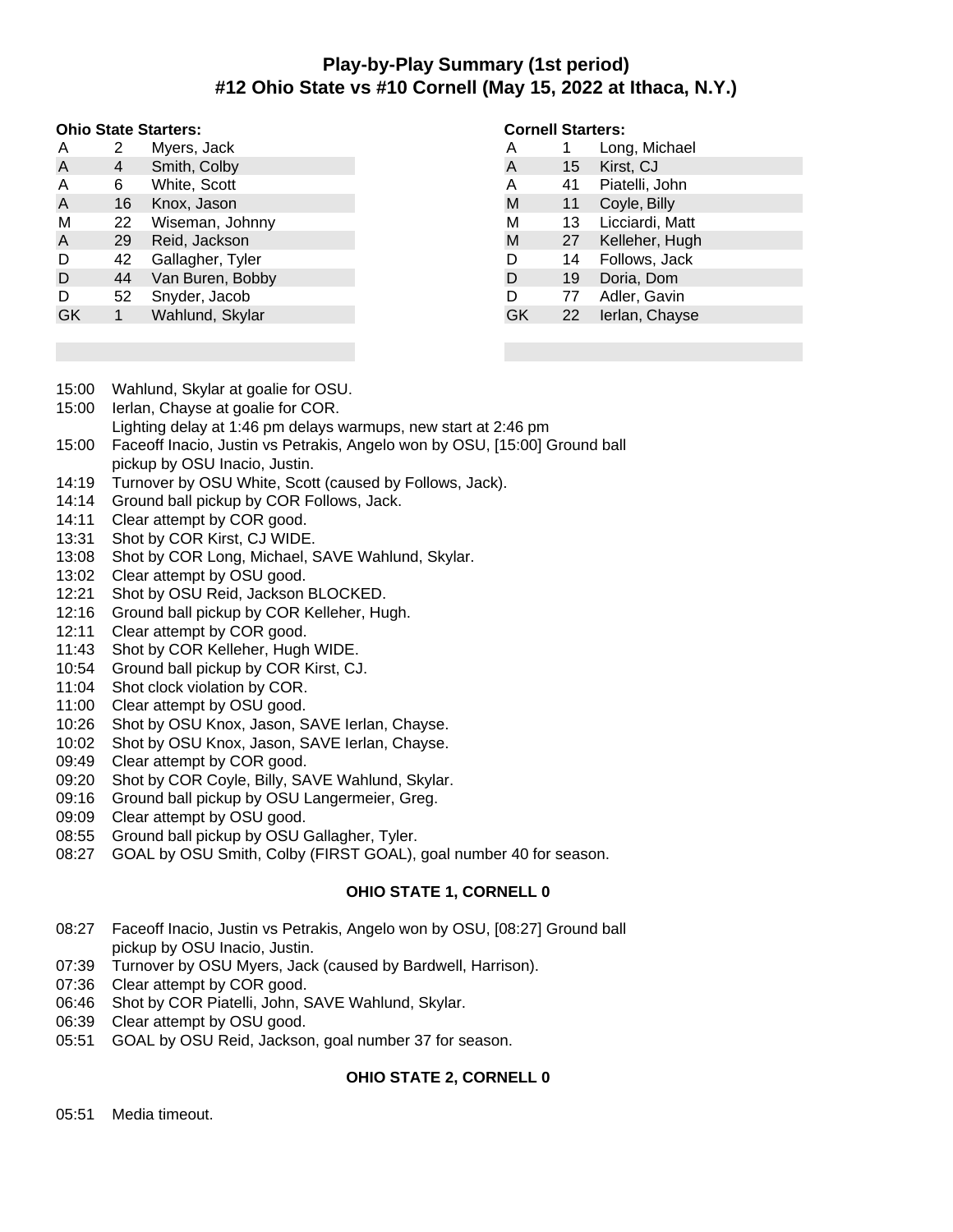# **Play-by-Play Summary (1st period) #12 Ohio State vs #10 Cornell (May 15, 2022 at Ithaca, N.Y.)**

- 05:51 Faceoff Inacio, Justin vs Petrakis, Angelo won by OSU, [05:51] Ground ball pickup by OSU Inacio, Justin.
- 05:08 Timeout by OSU.
- 04:48 GOAL by OSU Smith, Colby, Assist by Pehlke, Mitchell, goal number 41 for season.

# **OHIO STATE 3, CORNELL 0**

- 04:48 Faceoff Inacio, Justin vs Petrakis, Angelo won by OSU, [04:48] Ground ball pickup by OSU Inacio, Justin.
- 04:41 Turnover by OSU Inacio, Justin (caused by Kirst, CJ).
- 04:35 Ground ball pickup by COR Kirst, CJ.
- 04:18 Shot by COR Coyle, Billy WIDE.
- 03:59 Shot by COR Kelleher, Hugh WIDE.
- 03:55 Ground ball pickup by OSU Wahlund, Skylar.
- 03:34 Clear attempt by OSU good.
- 03:42 GOAL by OSU Gallagher, Tyler, Assist by Wahlund, Skylar, goal number 1 for season.

# **OHIO STATE 4, CORNELL 0**

- 03:42 Faceoff Inacio, Justin vs Psyllos, Marc won by OSU, [03:42] Ground ball pickup by OSU Inacio, Justin.
- 02:58 Shot by OSU Smith, Colby, SAVE Ierlan, Chayse.
- 02:54 Ground ball pickup by COR Doria, Dom.
- 02:50 Clear attempt by COR good.
- 02:13 Penalty on OSU Gallagher, Tyler (PUSHING/0:30) Extra-man opportunity.
- 01:38 Shot by COR Follows, Jack WIDE.
- 01:29 Clear attempt by OSU good.
- 00:04 Shot by OSU Myers, Jack HIGH.
- 00:00 End-of-period.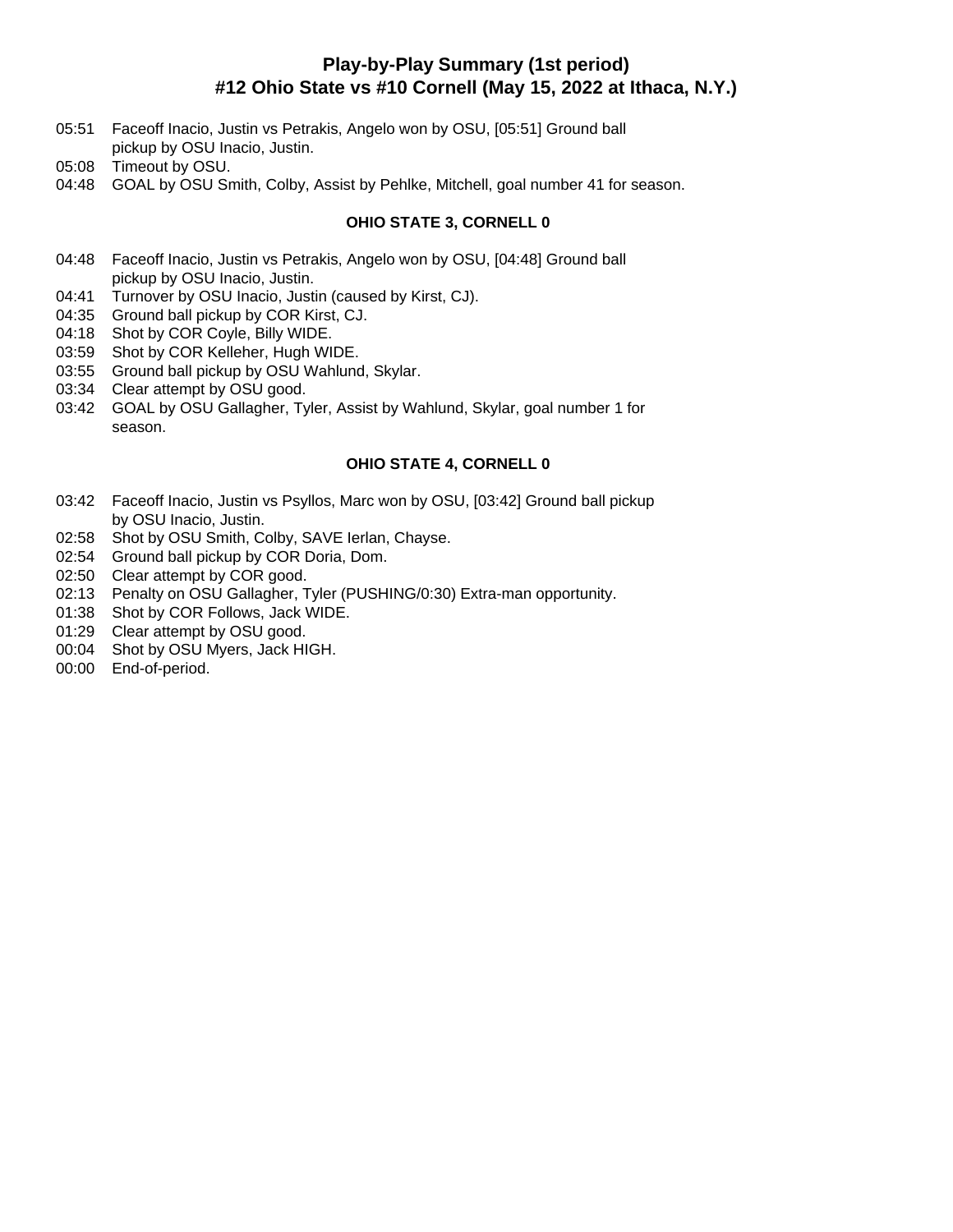# **Play-by-Play Summary (2nd period) #12 Ohio State vs #10 Cornell (May 15, 2022 at Ithaca, N.Y.)**

- 15:00 Start of 2nd period [15:00].
- 15:00 Faceoff Inacio, Justin vs Petrakis, Angelo won by COR.
- 14:12 Turnover by COR Coyle, Billy (caused by Langermeier, Greg).
- 14:07 Ground ball pickup by OSU Langermeier, Greg.
- 14:04 Clear attempt by OSU failed.
- 13:34 Shot by OSU Gallagher, Tyler, SAVE Ierlan, Chayse.
- 13:11 Shot by COR Licciardi, Matt HIGH.
- 12:55 Shot by COR Kirst, CJ, SAVE Wahlund, Skylar.
- 12:50 Turnover by COR.
- 12:36 Clear attempt by OSU good.
- 12:33 Shot by OSU Smith, Colby, SAVE Ierlan, Chayse.
- 12:24 Clear attempt by COR good.
- 11:46 GOAL by COR Kirst, CJ, Assist by Long, Michael, goal number 43 for season.

### **OHIO STATE 4, CORNELL 1**

- 11:46 Faceoff Inacio, Justin vs Petrakis, Angelo won by COR, [11:46] Ground ball pickup by COR Dalton, Andrew.
- 11:00 GOAL by COR Kirst, CJ, goal number 44 for season.

### **OHIO STATE 4, CORNELL 2**

- 11:00 Officials timeout. Lightning delay at 3:29 pm Back to game action at 4:58 p.m
- 11:00 Faceoff Inacio, Justin vs Petrakis, Angelo won by COR, [11:00] Ground ball
- pickup by COR Petrakis, Angelo.
- 10:12 Turnover by COR.
- 10:07 Clear attempt by OSU failed.
- 10:05 Turnover by OSU Langermeier, Greg.
- 10:02 Ground ball pickup by COR Piatelli, John.
- 09:14 Penalty on OSU Van Buren, Bobby (UNNECESSARY ROUGHNESS/2:00) Extra-man opportunity.
- 08:45 Ground ball pickup by COR Kelleher, Hugh.
- 08:42 Ground ball pickup by COR Piatelli, John.
- 08:38 Shot by COR Long, Michael, SAVE Wahlund, Skylar.
- 08:18 Ground ball pickup by COR Kirst, CJ.
- 08:08 Shot by COR Long, Michael, SAVE Wahlund, Skylar.
- 07:52 Turnover by OSU Snyder, Jacob.
- 07:47 Ground ball pickup by COR Adler, Gavin.
- 07:42 Shot by COR Adler, Gavin BLOCKED.
- 07:39 Ground ball pickup by OSU Wahlund, Skylar.
- 07:32 Clear attempt by OSU good.
- 06:26 GOAL by OSU Myers, Jack, goal number 37 for season.

# **OHIO STATE 5, CORNELL 2**

- 06:26 Faceoff Inacio, Justin vs Petrakis, Angelo won by OSU, [06:26] Ground ball pickup by OSU Inacio, Justin.
- 05:38 Turnover by OSU Shean, Ed (caused by Doria, Dom).
- 05:35 Ground ball pickup by COR Smith, Kyle.
- 05:29 Clear attempt by COR good.
- 04:40 GOAL by COR Long, Michael, Assist by Wirtheim, Spencer, goal number 28 for season.

### **OHIO STATE 5, CORNELL 3**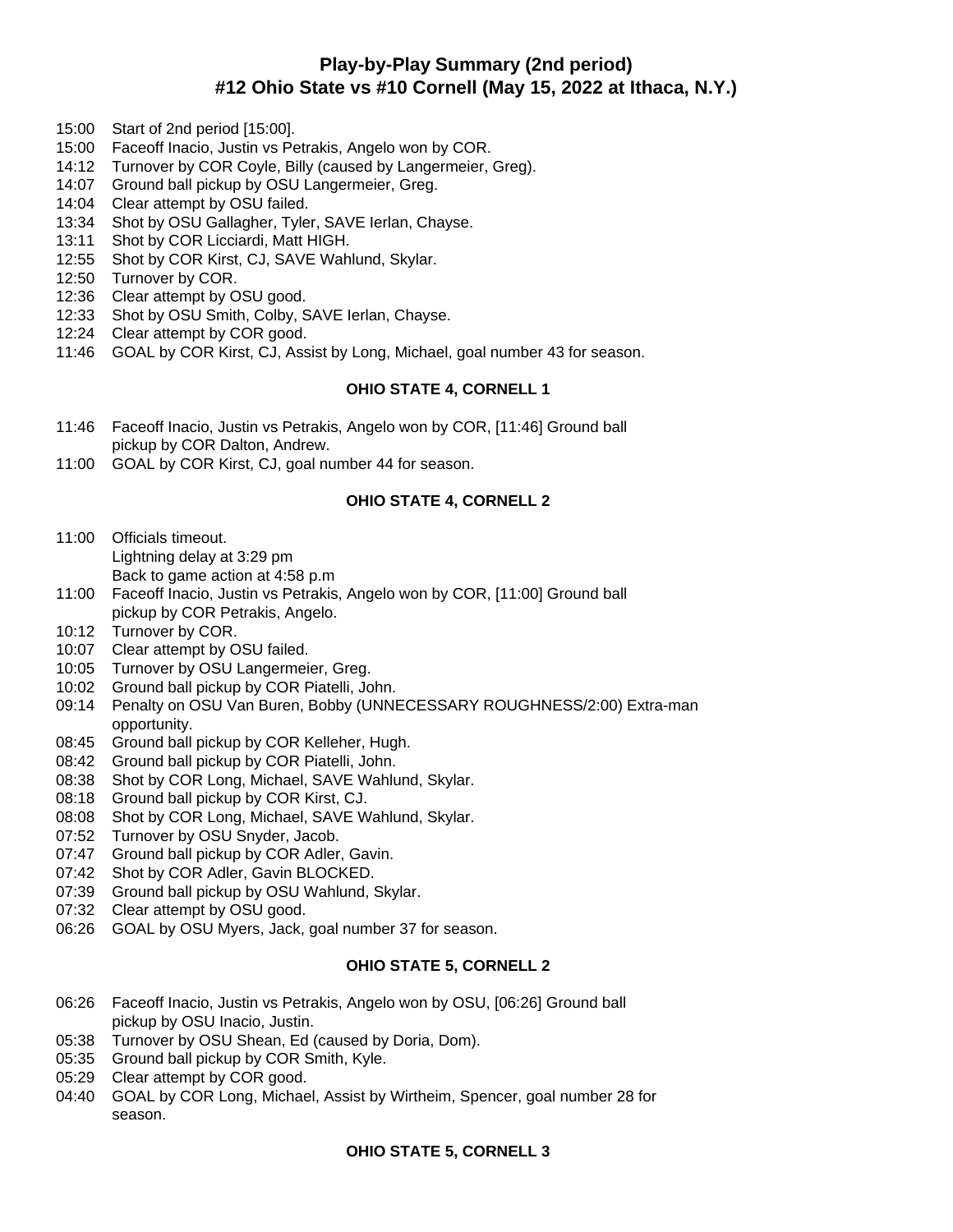# **Play-by-Play Summary (2nd period) #12 Ohio State vs #10 Cornell (May 15, 2022 at Ithaca, N.Y.)**

- 04:40 Faceoff Inacio, Justin vs Petrakis, Angelo won by COR (on faceoff violation).
- 04:20 Shot by COR Coyle, Billy, SAVE Wahlund, Skylar.
- 03:38 GOAL by COR Kelleher, Hugh, goal number 19 for season.

# **OHIO STATE 5, CORNELL 4**

- 03:38 Faceoff Inacio, Justin vs Petrakis, Angelo won by COR, [03:38] Ground ball pickup by COR Petrakis, Angelo.
- 03:04 Shot by COR Kirst, CJ WIDE.
- 02:22 Shot by COR Piatelli, John, SAVE Wahlund, Skylar.
- 02:17 Ground ball pickup by COR Sheehan, Ryan.
- 01:22 Shot by COR Kirst, CJ WIDE.
- 01:18 Shot clock violation by COR.
- 01:17 Clear attempt by OSU good.
- 00:54 Timeout by OSU.
- 00:02 Ground ball pickup by OSU Smith, Colby.
- 00:00 Turnover by OSU Smith, Colby (caused by Adler, Gavin).
- 00:00 Ground ball pickup by COR Adler, Gavin.
- 00:00 End-of-period.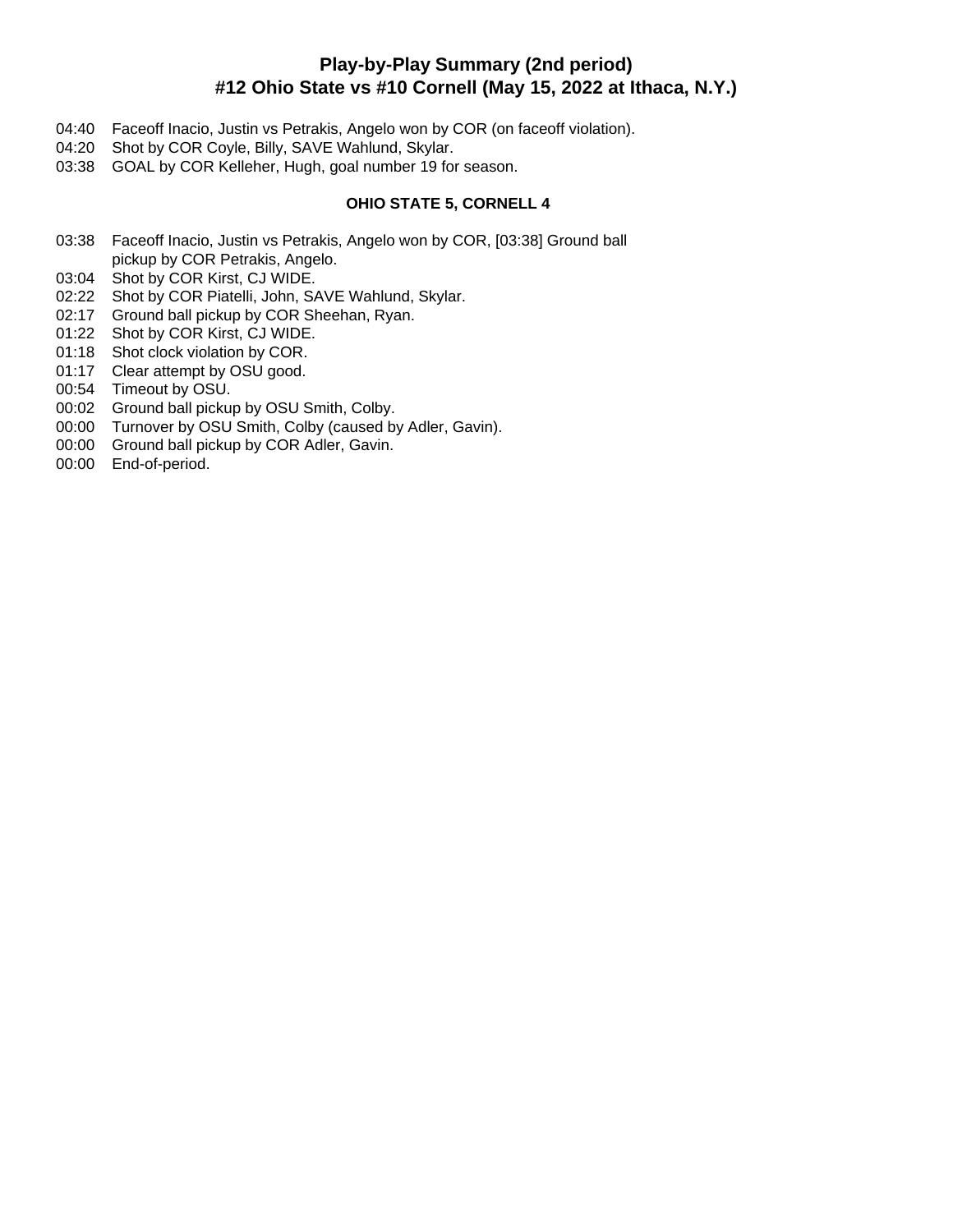# **Play-by-Play Summary (3rd period) #12 Ohio State vs #10 Cornell (May 15, 2022 at Ithaca, N.Y.)**

15:00 Start of 3rd period [15:00].

- 15:00 Faceoff Inacio, Justin vs Petrakis, Angelo won by COR, [15:00] Ground ball pickup by COR Petrakis, Angelo.
- 14:05 GOAL by COR Kirst, CJ, Assist by Piatelli, John, goal number 45 for season.

# **OHIO STATE 5, CORNELL 5**

- 14:05 Faceoff Inacio, Justin vs Petrakis, Angelo won by COR, [14:05] Ground ball pickup by COR Petrakis, Angelo.
- 13:02 GOAL by COR Piatelli, John, Assist by Wirtheim, Spencer, goal number 54 for season.

# **OHIO STATE 5, CORNELL 6**

- 13:02 Faceoff Inacio, Justin vs Petrakis, Angelo won by OSU, [13:02] Ground ball pickup by OSU Inacio, Justin.
- 12:54 Shot by OSU Inacio, Justin WIDE.
- 12:38 Shot by OSU Smith, Colby WIDE.
- 12:22 Shot by OSU Wiseman, Johnny, SAVE Ierlan, Chayse.
- 12:21 Penalty on COR Singer, Jayson (UNNECESSARY ROUGHNESS/1:00) Extra-man opportunity.
- 12:10 Turnover by OSU Knox, Jason.
- 12:08 Clear attempt by COR good.
- 11:00 Shot by COR Piatelli, John, SAVE Wahlund, Skylar.
- 10:57 Ground ball pickup by COR Licciardi, Matt.
- 10:55 GOAL by COR Kirst, CJ, Assist by Licciardi, Matt, goal number 46 for season.

### **OHIO STATE 5, CORNELL 7**

- 10:55 Faceoff Inacio, Justin vs Petrakis, Angelo won by OSU, [10:55] Ground ball pickup by OSU Inacio, Justin.
- 10:55 Shot by OSU Inacio, Justin WIDE.
- 10:04 Turnover by OSU Shean, Ed (caused by Adler, Gavin).
- 10:01 Clear attempt by COR good.
- 09:06 Shot by COR Wirtheim, Spencer, SAVE Wahlund, Skylar.
- 09:03 GOAL by COR Piatelli, John, goal number 55 for season.

# **OHIO STATE 5, CORNELL 8**

- 09:05 Ground ball pickup by COR Piatelli, John.
- 09:03 Faceoff Inacio, Justin vs Petrakis, Angelo won by OSU, [09:03] Ground ball pickup by OSU Inacio, Justin.
- 08:58 Shot by OSU Inacio, Justin WIDE.
- 08:18 GOAL by OSU Ludd, Zach, goal number 1 for season.

# **OHIO STATE 6, CORNELL 8**

- 08:18 Faceoff Inacio, Justin vs Psyllos, Marc won by OSU, [08:18] Ground ball pickup by OSU Inacio, Justin.
- 07:37 Shot by OSU Reid, Jackson, SAVE Ierlan, Chayse.
- 07:16 Shot by OSU Smith, Colby BLOCKED.
- 06:53 Shot by OSU Reid, Jackson WIDE.
- 06:39 Turnover by OSU Pehlke, Mitchell (caused by Follows, Jack).
- 06:35 Ground ball pickup by COR Follows, Jack.
- 06:14 Clear attempt by COR good.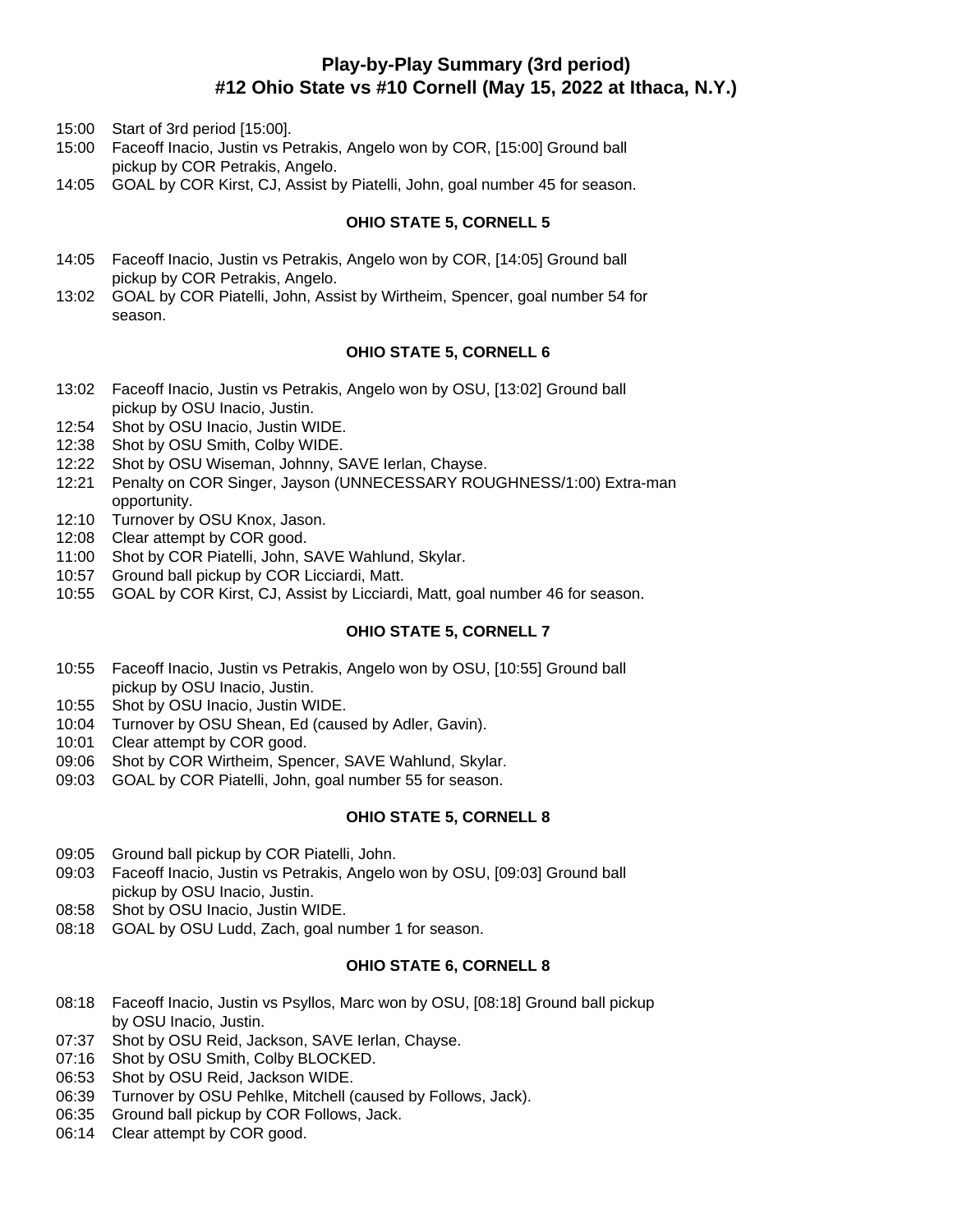# **Play-by-Play Summary (3rd period) #12 Ohio State vs #10 Cornell (May 15, 2022 at Ithaca, N.Y.)**

05:25 GOAL by COR Kirst, CJ, goal number 47 for season.

### **OHIO STATE 6, CORNELL 9**

- 05:25 Media timeout.
- 05:25 Faceoff Inacio, Justin vs Petrakis, Angelo won by OSU, [05:25] Ground ball pickup by COR Ciniglio, Frank.
- 05:04 Turnover by OSU Knox, Jason.
- 04:27 Shot by COR Long, Michael HIT POST.
- 04:16 Shot by COR Holmes, Alex, SAVE Wahlund, Skylar.
- 04:10 Clear attempt by OSU good.
- 03:33 Shot by OSU Myers, Jack, SAVE Ierlan, Chayse.
- 03:12 Shot by OSU Wiseman, Johnny BLOCKED.
- 03:06 Ground ball pickup by COR Adler, Gavin.
- 02:57 Clear attempt by COR good.
- 02:34 Shot by COR Kelleher, Hugh, SAVE Wahlund, Skylar.
- 02:30 Ground ball pickup by COR Kirst, CJ.
- 02:30 Shot by COR Kirst, CJ HIGH.
- 02:11 Ground ball pickup by COR Licciardi, Matt.
- 02:12 GOAL by COR Kirst, CJ, Assist by Licciardi, Matt, goal number 48 for season.

### **OHIO STATE 6, CORNELL 10**

- 02:12 Faceoff Inacio, Justin vs Petrakis, Angelo won by OSU, [02:12] Ground ball pickup by OSU Inacio, Justin.
- 01:50 Turnover by OSU Mitchell, Connor.
- 01:27 Shot by COR Holmes, Alex, SAVE Wahlund, Skylar.
- 01:23 Ground ball pickup by COR Piatelli, John.
- 00:07 Shot by COR Piatelli, John, SAVE Wahlund, Skylar.
- 00:00 End-of-period.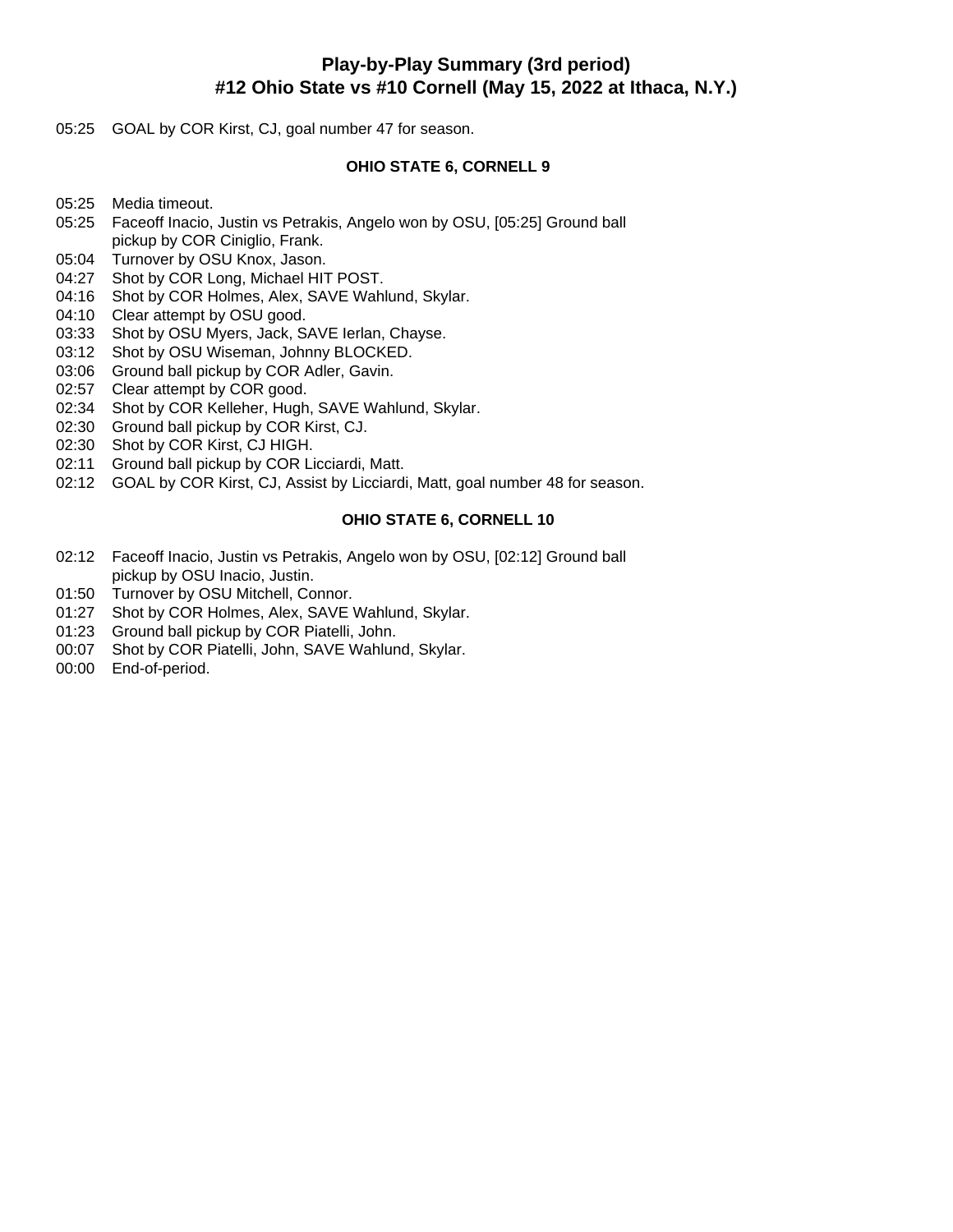# **Play-by-Play Summary (4th period) #12 Ohio State vs #10 Cornell (May 15, 2022 at Ithaca, N.Y.)**

- 15:00 Start of 4th period [15:00].
- 15:00 Faceoff Inacio, Justin vs Petrakis, Angelo won by COR (on faceoff violation).
- 14:43 GOAL by COR Coyle, Billy, Assist by Kelleher, Hugh, goal number 24 for season.

### **OHIO STATE 6, CORNELL 11**

- 14:43 Faceoff Inacio, Justin vs Petrakis, Angelo won by OSU (on faceoff violation).
- 14:03 Turnover by OSU Allen, Ari (caused by Adler, Gavin).
- 13:58 Ground ball pickup by COR Adler, Gavin.
- 13:56 Clear attempt by COR good.
- 13:11 Shot by COR Coyle, Billy WIDE.
- 12:52 Shot by COR Piatelli, John HIT POST.
- 12:47 Ground ball pickup by COR Coyle, Billy.
- 11:51 Turnover by COR Long, Michael (caused by Gallagher, Tyler).
- 11:47 Ground ball pickup by OSU Gallagher, Tyler.
- 11:44 Clear attempt by OSU good.
- 10:42 GOAL by OSU Shean, Ed, Assist by Myers, Jack, goal number 6 for season.

# **OHIO STATE 7, CORNELL 11**

- 10:42 Faceoff Inacio, Justin vs Petrakis, Angelo won by COR, [10:42] Ground ball pickup by COR Petrakis, Angelo.
- 10:31 Turnover by COR Bartolotto III, J. (caused by Cmiel, Connor).
- 10:27 Ground ball pickup by COR Graham, Tim.
- 10:25 Turnover by COR Graham, Tim (caused by Mendoza, Noah).
- 09:59 Shot by COR Holmes, Alex WIDE.
- 09:40 Turnover by COR Long, Michael.
- 09:26 Clear attempt by OSU good.
- 08:49 Shot by OSU Smith, Colby, SAVE Ierlan, Chayse.
- 08:41 Shot by OSU Sandburg, Mitchell WIDE.
- 07:49 GOAL by COR Kirst, CJ, Assist by Kelleher, Hugh, goal number 49 for season.

# **OHIO STATE 7, CORNELL 12**

- 07:49 Media timeout.
- 07:49 Faceoff Inacio, Justin vs Petrakis, Angelo won by OSU, [07:49] Ground ball pickup by OSU Langermeier, Greg.
- 07:30 Shot by OSU Smith, Colby, SAVE Ierlan, Chayse.
- 07:13 Penalty on OSU Smith, Colby (PUSHING/0:30) Extra-man opportunity.
- 06:48 Turnover by COR Kirst, CJ.
- 06:39 Clear attempt by OSU good.
- 06:18 Timeout by OSU.
- 05:52 Shot by OSU Smith, Colby, SAVE Ierlan, Chayse.
- 05:31 GOAL by COR Piatelli, John, Assist by Ierlan, Chayse, goal number 56 for season.

# **OHIO STATE 7, CORNELL 13**

- 05:31 Faceoff Inacio, Justin vs Petrakis, Angelo won by COR (on faceoff violation).
- 05:25 Timeout by COR.
- 04:22 Ground ball pickup by COR Licciardi, Matt.
- 04:15 GOAL by COR Piatelli, John, Assist by Coyle, Billy, goal number 57 for season.

# **OHIO STATE 7, CORNELL 14**

04:15 Faceoff Blanchard, Drew vs Petrakis, Angelo won by OSU, [04:15] Ground ball pickup by OSU Blanchard, Drew.